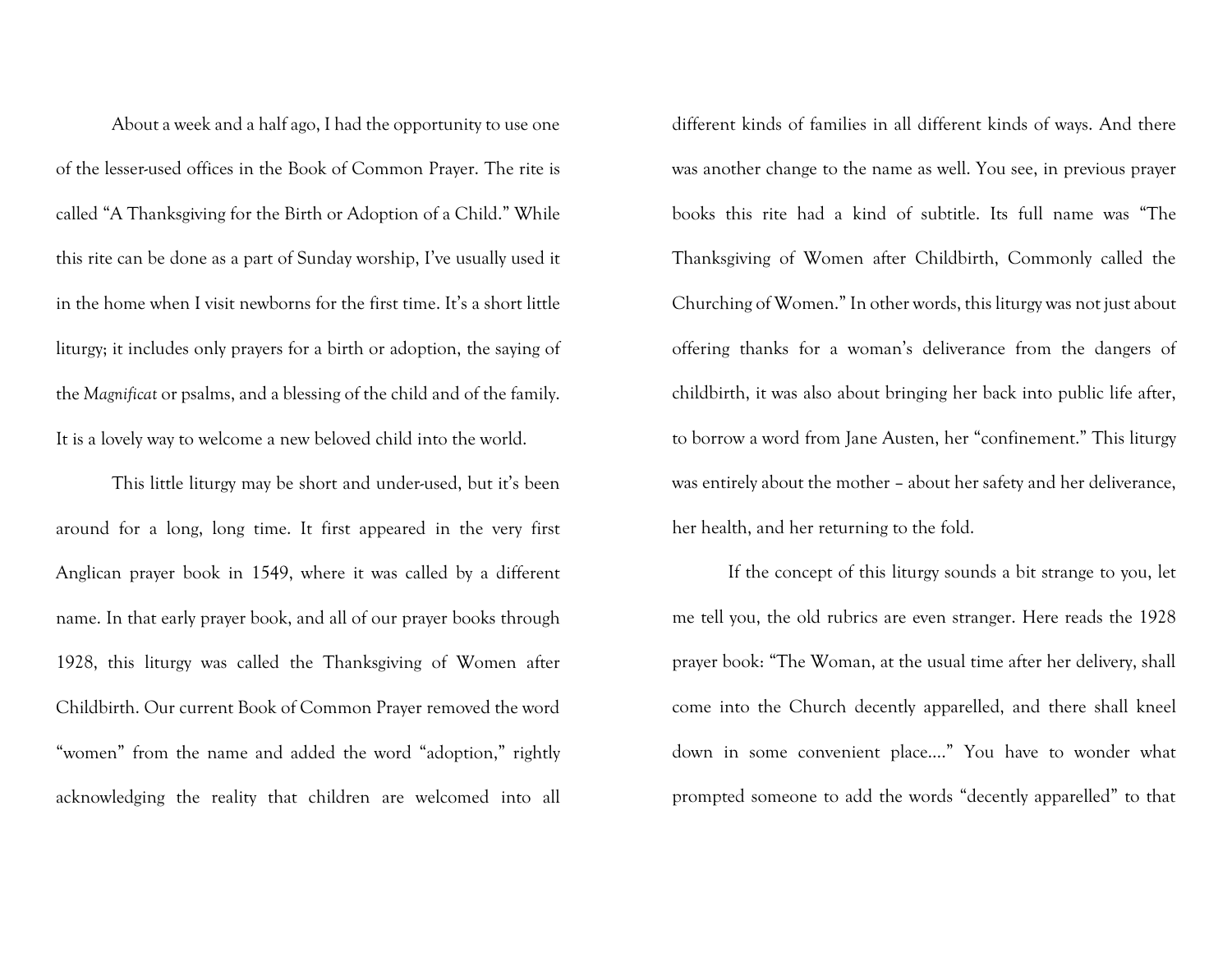rubric – were women showing up in their nightgowns? Or, as I suspect, was this code for "wait to come back to church until you can fit into some of your pre-pregnancy clothes"? Our society has largely moved past the idea that a pregnant woman needs to remove herself from public life, so the idea that she would need a liturgy to mark her coming back to Church seems ludicrously old-fashioned. And, of course, it is. It's so old-fashioned that it has its roots in the Gospel that we heard today, with Mary and Joseph and Jesus in the temple in Jerusalem exactly 40 days after Jesus' birth.

The feast that we celebrate today marks a moment that, like the "Churching of Women," was supposed to be all about the mother. Listen to the Gospel – Mary and Joseph have traveled to the temple not primarily to present their son, although they did hope to do that, but to hearken to the law of Moses, a law which guides the actions of the new mother and not her newborn child. Mary and Joseph were on their way to the temple for Mary's purification, so that Mary could offer a sacrifice to God in thanksgiving for her deliverance from the dangers of childbirth and be restored to right relationship with her community, which, because of its uncompromising attitudes about the impurity of blood, considered her to be ritually unclean for 40 days after giving birth. This day was really all about her. The law required that she go to the temple, not Jesus. The two young pigeons that she and Joseph bought were offered for her, not for her son. We may call today the Feast of the Presentation of our Lord Jesus Christ in the Temple, but the older name for this feast is probably more accurate – the Feast of the Purification of the Virgin Mary.

And yet, even in the midst of her moment, all eyes are drawn away from her and towards the infant in her arms. All of the attention is on her child and not on her – Simeon sings that his eyes have seen the Savior; Anna tells everyone who would listen of the redemption this child will bring. The only word that is offered to Mary is not one of welcome or of blessing but of warning. "A sword will pierce your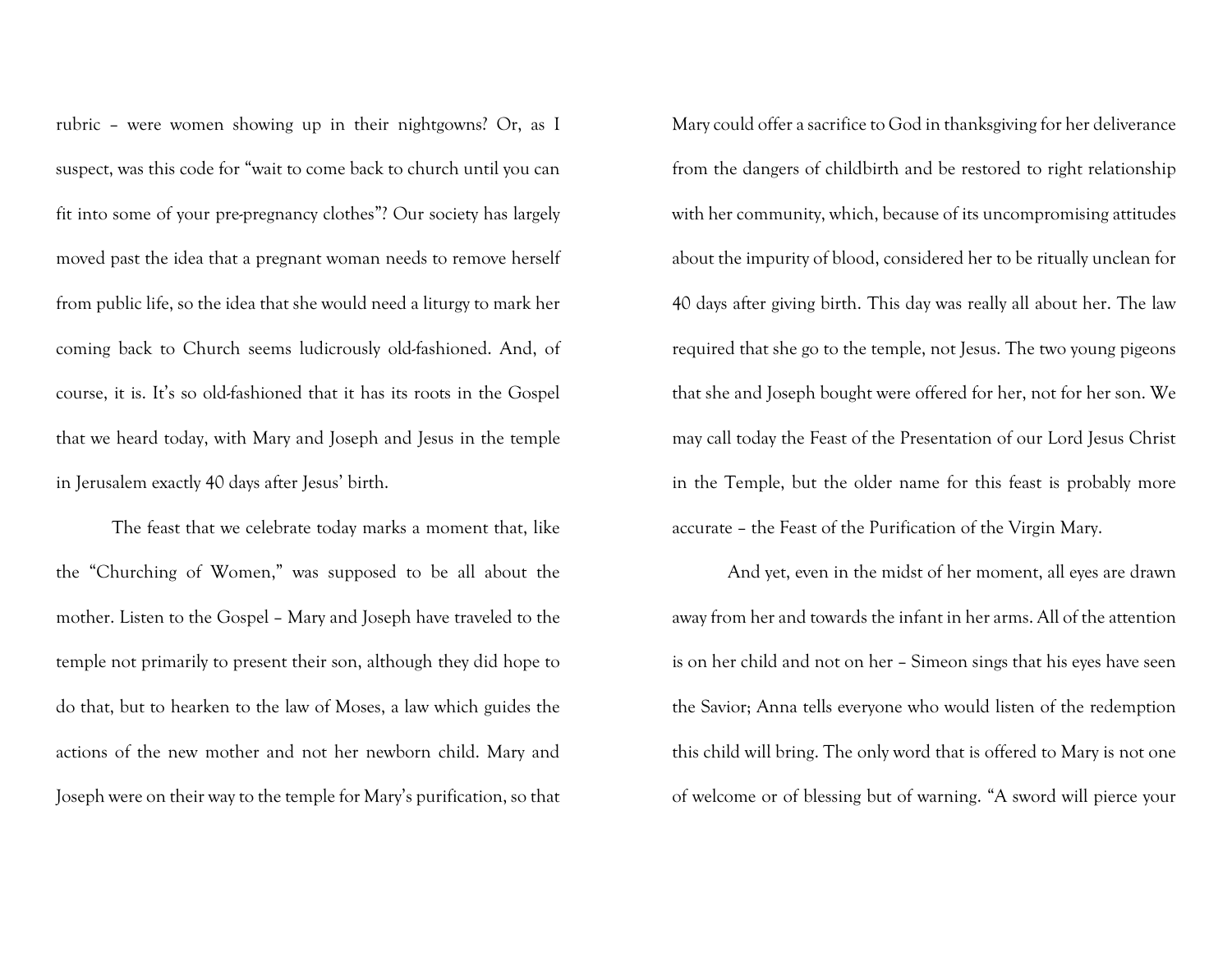own soul, too," Simeon tells her, the only thing anyone says to her or about her in this entire episode.

Perhaps this is inevitable. After all, babies are very good at attracting attention. Who can look away when there is a newborn in the room? Maybe Mary and all of those thousands of mothers through the centuries who were dutifully "churched" knew that despite the prayers and offerings on their behalf, it was always going to be their children who stole the show. But this morning, just for a moment, let us turn our eyes away from the first-born, only-begotten Son who is presented and look to his holy mother. Because in this moment, Mary does something remarkable, something you won't want to miss. For it is in this moment that Mary first gives her child away. After she offers sacrifice to God and gives thanks for all her blessings, she then turns and immediately gives that blessing away. She hands her son over, not to her husband or to another "decently apparelled" mother, but to an old man whom she has never met. Simeon the stranger takes

the child Jesus up in his arms, Luke tells us, and Mary stands watching as this unknown man sings a lullaby of light to her newborn son.

This is Mary's Thanksgiving for the Birth of a Child. This is how Mary shows her gratitude for the gift that she has been given – she offers her son to those who need him the most, to those who have been waiting and watching, searching long and lonely for the one who could bring them hope. Mary gives her son away – to Simeon, to Anna, to you, and to me. Here she is, arms outstretched, clothed in glorious apparel, holding out her son to you. He is the one who will bring about the salvation of all people. He is the one who will be a light that shines into a dying darkness. He is the one who will heal all of Creation, who will bring life out of death, who will execute justice in this and every land. He is the one, given to you, the source and the end of all our thanksgivings. Will you take him into your arms?